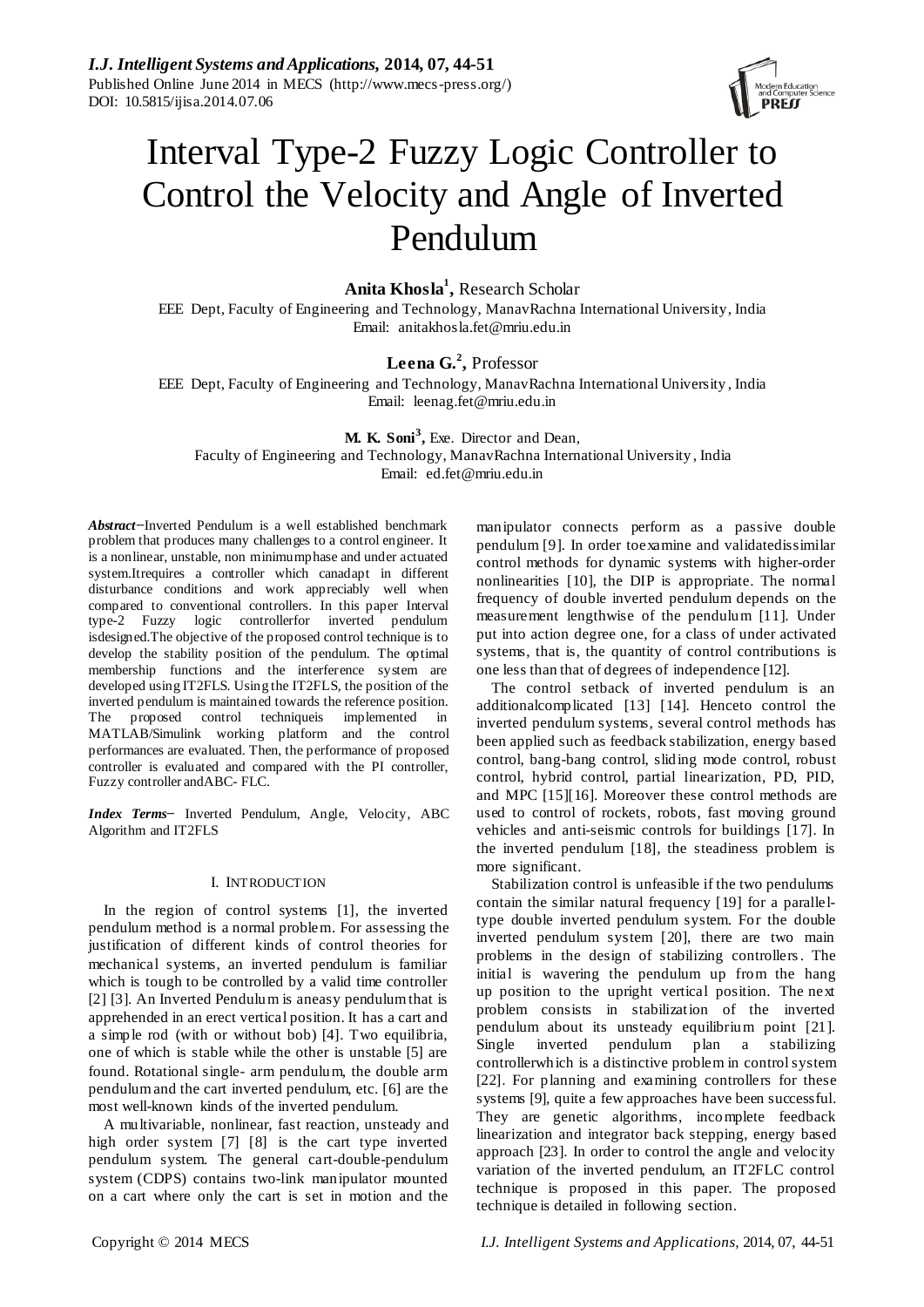The paper is organized as follows. The pendulum model and clarification of the suggested control approach are explained in section II. IT2FLS is discussed in section III.In section IV results and discussions are given with performance analysis.The section V concludes the paper.

# II. MODELING OF INVERTED PENDULUM

The inverted pendulum system is one of the examples which iscommonly used in control system application. The reputation of the drives in part from the fact that it is unstable without control. Because, the pendulum will simply fall over if the cart isn't moved to balance it. In addition, the dynamic states of the system are nonlinear. The intention of the control system based controller is to balance the inverted pendulum by applying a force to the cart that the pendulum is attached. The free body diagram is illustrated in Fig.2.



Fig. 1. Configuration of Inverted Pendulum



Fig. 2. Free body diagram

In the above diagram (Fig.1 and Fig.2),  $F$  is the force applied to the cart,  $M$  is the mass of the cart,  $m$  is the mass of the pendulum,  $\theta$  is the angular position of the pendulum,  $\bar{x}$  is the horizontal position of the cart and  $\bar{l}$  is the length to pendulum center of mass.

From the free body diagram, the resultant force acting one the cart is obtained by summing the forces and the motion equation is described as follow:

$$
F = M\frac{d^2x}{dt^2} + b\frac{dx}{dt} + N\tag{1}
$$

Then, the governing force equation of the system is given below.

$$
F - (M + m)\frac{d^2x}{dt^2} + b\frac{dx}{dt} + ml\frac{d^2\theta}{dt^2} \cos\theta - l\left(\frac{d\theta}{dt}\right)^2 \sin\theta \qquad (2)
$$

To add the forces that acts perpendicular to the pendulum and getting the second motion equation of the system. Then, solving the system along with this axis greatly simplifies the mathematics and the pres ent the equation as follow,

$$
P\sin\theta + N\cos\theta - mg\sin\theta
$$
  
=  $m\frac{d^2x}{dt^2}\cos\theta + ml\frac{d^2\theta}{dt^2}$  (3)

The centroid of the pendulum to get by adding the moments and the equation is described as below.

$$
-Pl\sin\theta - NI\cos\theta = I\frac{d^2\theta}{dt^2}
$$
 (4)

Then, combining the equation (3) and (4), get the second governing equation which is expressed as following them,

$$
(I+ml^2)\frac{d^2\theta}{dt^2}+mgl\sin\theta=-ml\frac{d^2x}{dt^2}\cos\theta
$$
 (5)

As the analysis and the control design techniques of the linear systems, the set of equation needs to be linearized. The vertical upward equilibrium position,  $\theta = \pi$  that are stays the system with the equilibrium position. This assumption should be reasonably valid while the pendulum not deviates from the desire position. Actually, the desired position of the pendulum not deviate more than  $20^0$  from the vertical upward position. Let,  $\phi$  indicate the pendulum deviation position from the equilibrium position i.e.  $\theta = \pi + \phi$ . After, applying the equilibrium condition, the equations are modified as follow,

$$
\left(\frac{d\theta}{dt}\right)^2 = \left(\frac{d\phi}{dt}\right)^2 \approx 0\tag{6}
$$

After substituting the approximations (equation (6), the governing equation of the system is described as follow,

$$
ml\frac{d^2x}{dt^2} = \left(I + ml^2\right)\frac{d^2\phi}{dt^2} - mgl\phi \tag{7}
$$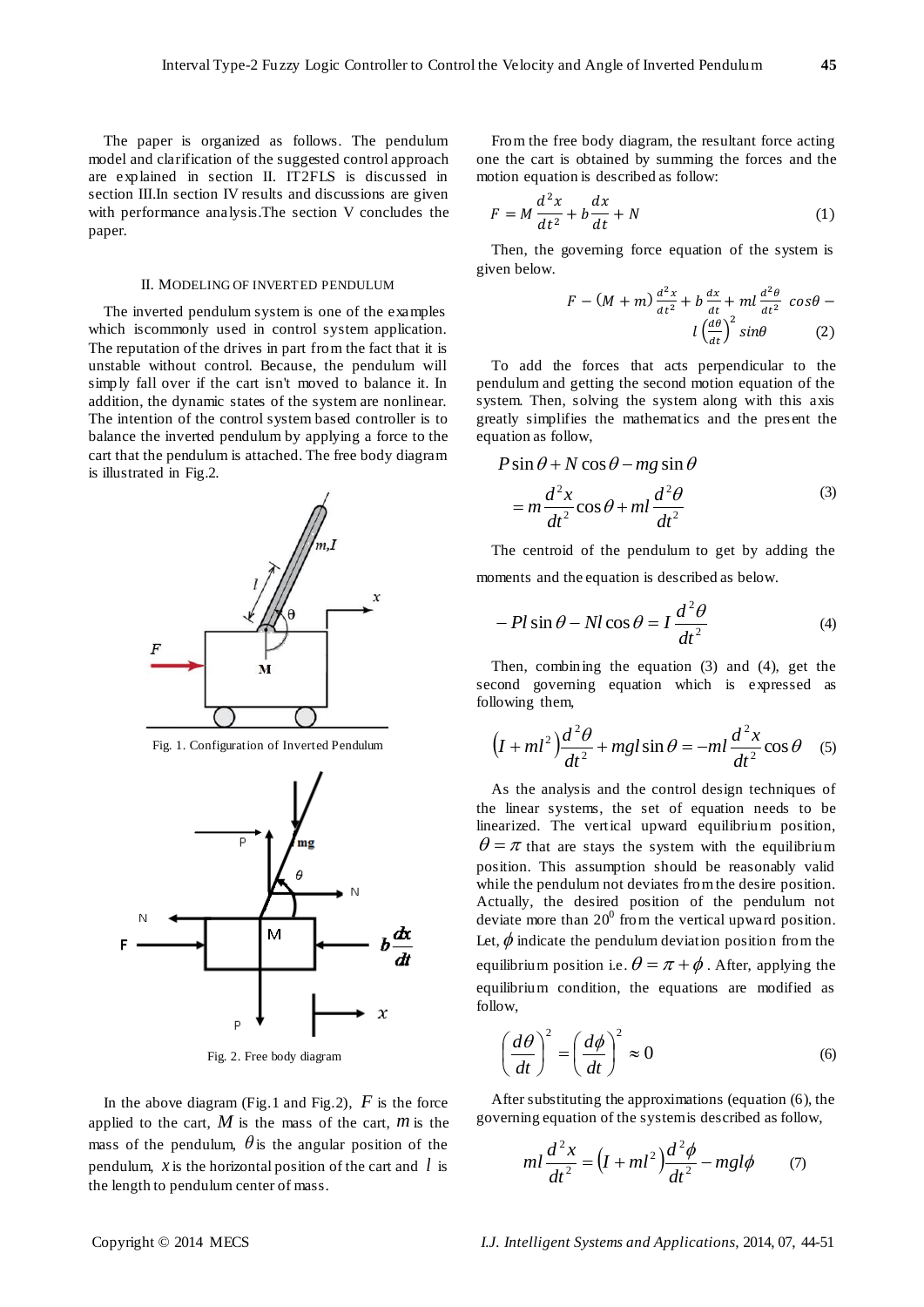$$
\left(M+m\right)\frac{d^2x}{dt^2} + b\frac{dx}{dt} - ml\frac{d^2\phi}{dt^2} = 0\tag{8}
$$

The above mathematical derivations are used to model inverted pendulum. For controlling the angle and the velocity of the pendulum, the IT2FLS is used. While controlling the angle and velocity of the pendulum, optimized membership function is used as the input of the IT2FLS interference system.

Initially, the angle and velocity of the inverted pendulum are evaluated. After that, the change in the velocity and the change in angles are determined by taking the difference between the present and earlier error. By giving these calculated change of angle and change of velocity as the input to the IT2LS, the control output is calculated.

# III. CONTROLLING THE PENDULUM ANGLE AND VELOCITY USING IT2FLS

Fuzzy logic controller is considered [29] to stabilize the inverted pendulum system. In this paper, IT2FLS is used for controlling the inverted pendulum angle and the velocity with minimum control deviation. Interval Type 2 fuzzy logic system includes fuzzifier, rule base, inference engine, type reductions and defuzzifier [30]. In the IT2FLS, the rule base part enclosed with antecendents and consequents parts and each rule inference output is a type-2 fuzzy set. The membership function limits are chosen with the help of the optimal velocity and the optimal angle. It is used for reducing footprint of uncertainties (FOU). A uniform weighting is supposed to symbolize a FOU since the mean changeable between m1 and m2, the gaussian function is measured with a standard deviation. The structure of the propsoed IT2FLS is given in fig. 3



# Fig. 3. Structure of proposed IT2FLS

# **Procedure of IT2FLS Step 1: Fuzzification**

Fuzzification is the first step of the IT2FLS, in which the crisp parameters of input  $\Delta\theta$  and  $\Delta v$  are converted and fuzzified into input interval type-2 fuzzy sets. In fuzzification, the change of angle and change of velocity are mapped to the linguistic labels of fuzzy sets. The membership functions of these fuzzy sets contain two inputs and one output. Here, the input vector is  $X_i = (x_1, x_2, \dots, x_n)$  and the if-then rules are specified in the following,

From the following:

\n
$$
Rl_{i} = If \ x_{1} \text{ is } P_{1}^{i} \quad AND \ x_{2} \text{ is } P_{2}^{i}
$$
\n...

\nAND  $x_{n}$  is  $P_{n}^{i} \quad THEN \ Y^{i} \text{ is } a_{i}$ 

\n(12)

Where,  $P_j^i$  are the antecedents  $j = 1,2,3,...n$  and  $Y_i$  is the consequent of the  $i<sup>th</sup>$  rule. Then the Gaussian membership function (MF) is used which has a fixed standard deviation (SD) and uncertain mean that takes in the

values in  $\left[m_{j1}, m_{j2}\right]$ . The uncertainty of this membership functions can be represented in the bounded interval in terms of upper MF and lower MF. The Gaussian membership functions with uncertain mean described as,

$$
\delta_j^i\left(x_j\right) = \exp\left(\frac{-\left(x_j - m_j^i\right)^2}{2\left(p_j^i\right)^2}\right) \tag{13}
$$

Where,  $m_j^i \in [m_{j1}, m_{j2}]$  and  $j = 1, 2, 3...$ *n*, *n* is the number of antecedents. Then the  $i = 1,2,3,...r$ , *r* is the number of rules. Then the upper and lower MF's are specified as  $\delta_j$ *i*(*upper*) and  $\delta_j$ *i*(*lower*) respectively and described in the equation (14) and (15).

$$
\delta_j^i(upper) = \begin{cases} T(m_{j_1}^i, D_{j,1}^i, m_{j_1}^i) \\ 1 & m_{j_1}^i \le x_j \le m_{j_2}^i \\ T(m_{j_1}^i, D_j^i; x_j) & x_j > m_{j_2}^i \end{cases}
$$
 (14)

And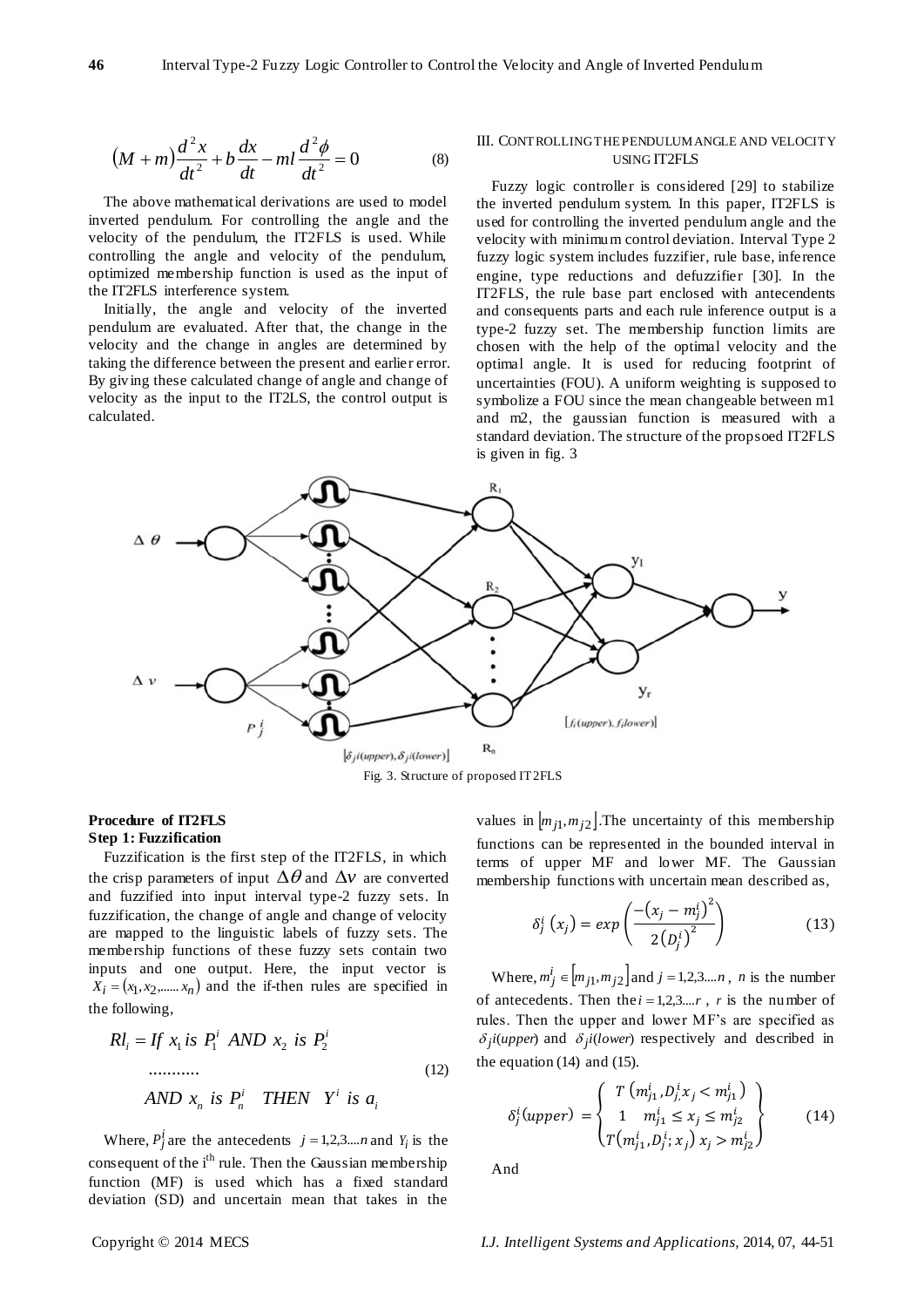$$
\delta_j^i(\text{lower})
$$

$$
= \begin{cases} T(m_{j2}^i, D_j^i; x_j) x_j \leq \frac{m_{j1}^i + m_{j2}^i}{2} \\ T(m_{j1}^i, D_j^i; x_j) x_j > \frac{m_{j1}^i + m_{j2}^i}{2} \end{cases}
$$
(15)

Where, the output of the each node is represented as in the lower and upper interval.

# **Step 2: Rule base system**

Here, by generating the rulethe fuzzy meet operation is done. For each node, two rules are generated by adding the upper membership functions seperately and lower membership function seperately. The output of a rule node is a firing strength  $FS^i$ , which is an IT2 fuzzy set. The firing strength is computed as follows,

$$
F^i = (f_i(lower), f_i(upper))
$$
 (16)

Where,

$$
f_i(\text{upper}) = \prod_{j=1}^n \delta_j^i(\text{upper}) \tag{17}
$$

$$
f_i(lower) = \prod_{j=1}^{n} \delta_j^i (lower)
$$
 (18)

# **Step 3: Inference Engine**

Once the firing strength is obtained, the inference engine and the rule base are activated by the interval type-2 fuzzy sets to produce output. Then the input interval type-2 fuzzy sets and output interval type-2 are mapped by combining the fired rules using inference engine. Then outcome of the inference engine are processed by the type-reducer. The type-reducer combines the output sets and performs a centroid calculation which leads to type-1 fuzzy sets called the type-reduced sets.

# **Step 4: Type Reductions**

The type reduced set of the interval type-2 FS is an interval type1 set which contains the left limit yl and right limit yr. The interval output of this layer is computed by each node present in this layer. The consequent  $a_i$  is a crisp value. Here we used a simplified type-2 reduction operation instead of the center-of-sets type reduction method. It considers only two embedded type-1 fuzzy sets with membership values, that is the outputs  $y^q$  and  $y^s$  are computed as follows,

$$
y^{q} = \frac{\sum_{i=1}^{M} f_{i}(lower)a_{i}}{\sum_{i=1}^{M} f_{i}(lower)}
$$
\n(19)

$$
y^{S} = \frac{\sum_{i=1}^{M} f_{i}(upper)a_{i}}{\sum_{i=1}^{M} f_{i}(upper)}
$$
\n(20)

After the type-reduction process, the type-reduced sets are then defuzzified.

### **Step 4: Defuzzification**

It is the last process of the IT2FLS where each output node corresponds to one output variable. Due to the output layer of an interval set, each and every node performs defuzzification process. The defuzzified output is denoted by y which is determined by taking the average of the nodes  $y^q$  and  $y^s$ .

$$
y = \frac{y^q + y^s}{2} \tag{21}
$$

Subsequently the obtained defuzzified control output of fuzzy system is given to inverted pendulum to reduce the deviations of the angle and the velocity of the pendulum and also the position of the pendulum are maintained that was close to the reference position.

# IV. RESULTS AND DISCUSSION

The proposed IT2FLS was implemented in MATLAB/simulink working platform. The performance of the proposed IT2FLS was tested with inverted pendulum cart system. Here, the change of velocity and angles are calculated from their difference between the present state error and the previous error which are given to the IT2FLS. In the IT2FLS, the uncertainties are reduced and the optimal membership functions are determined. By using IT2FLS, the control output is generated for the inverted pendulum, which is controlling the angle and the velocity also, the stability position of the pendulum are determined. The performances of the proposed technique are evaluated and compared with PI controller, Fuzzy controller and ABC-Fuzzy controller[24].

### *4.1 Performance analysis*

Initially, the angles and velocity of the inverted pendulum performances are evaluated in normal position and illustrated in fig. 4(a) and 4(b) respectively. The output of IT2FLS is applied to the pendulum for controlling the angle and velocity. After that, evaluated the performances of the proposed method and illustrated in the figure 6. The performance of IT2FLS is illustrated in the fig. 6(a) and 6(b) respectively. Similarly, all the other methods were applied and illustrated the performance measures.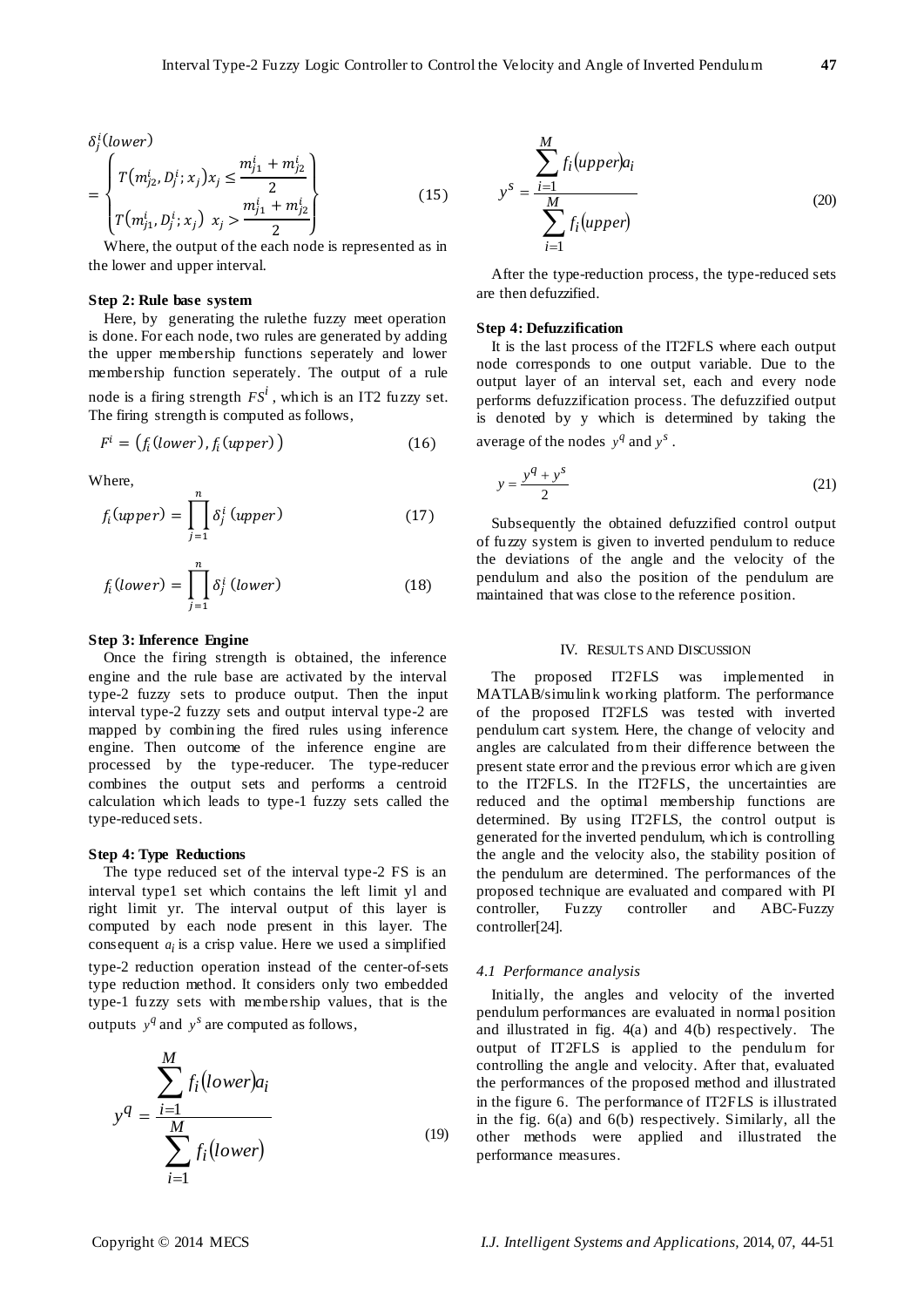

Fig 4(a). Performance of change of angle of inverted pendulum



Fig.4(b). Performance of change of velocity of inverted pendulum



Fig. 5(a). Performance of pendulum angle using ABC-Fuzzy Controller



Fig.5(b). Performance of pendulum velocity using ABC-Fuzzy Controller.



Fig. 6(a). Performance of pendulum angle using IT2FLS



Fig. 6(b). Performance of pendulum velocity usingIT2FLS

From the above illustrations, the optimal value of pendulum angle and velocity are measured with the different time instants. Here, the various methods are used to calculate the optimal value of angle and velocity. The change of pendulum angle and the velocity is optimized with the time instant T=7sec and T=3sec respectively. Similarly, the optimized angle and velocity values are calculated in the fuzzy controller and IT2FLS. Therefore, the proposed controller achieves less time for optimizing the pendulum angle and velocity with compared to the other methods.



Fig.7. Performance of normal cartposition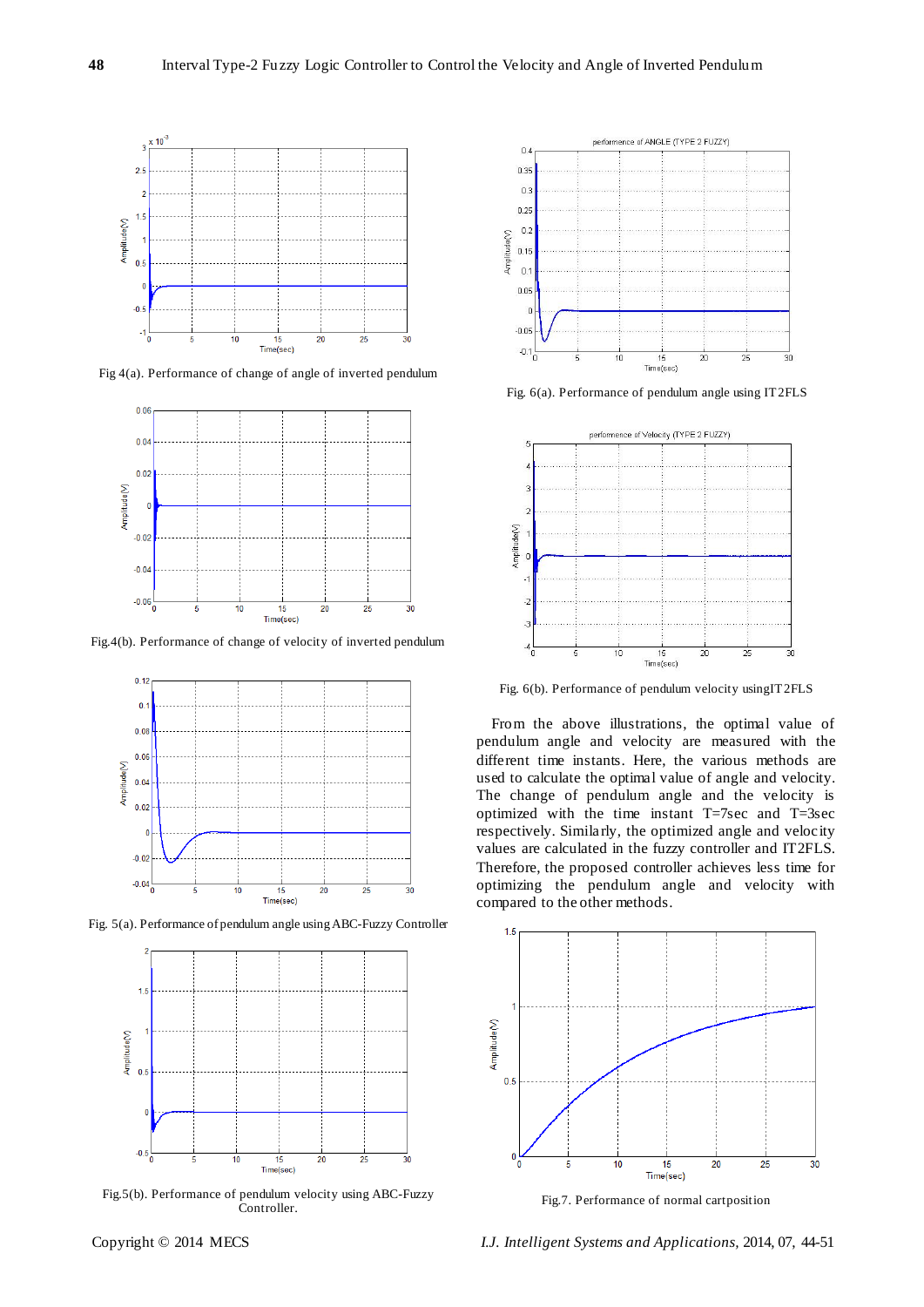

Fig. 8. Performance of Fuzzy cart position



Fig.9. Performance of ABC-Fuzzy cart position



Fig. 10. Performance of IT2FLS cart position

The performance of the normal cart position is illustrated in the fig. 7. After applying various methods, the performances of the cart positions are varied with different amplitude. Here, the Fuzzy controller, ABC-Fuzzy controller and IT2FLS methods are applied for analyzing performances of the cart positions, which are illustrated in the fig. 8,9 and 10 respectively. Similarly, the performances of the cart positions are measured by using PI controller. The performance comparison results of existing methods with the proposed method shows that the proposed method outperforms the existing methods

by analyzing the cart positions within a short-span of time and small amplitude. Moreover, the rising time, settling time and peak time of the pendulum are evaluated for the proposed as well as existing methods.



Fig. 11. Performance analysis of computation time in various methods

From the above illustration (fig.11) describes the rising time, settling time and peak time of the PI controller, fuzzy controller, ABC-Fuzzy controller and IT2FLS respectively. Here, the peak value and peak time is not varied for most of these methods. The settling time of the proposed controller is 2.9800sec. The settling time of the PI controller, Fuzzy controller and IT2FLS is denoted as 3.9781sec, 3.9782sec,and 3.9781 sec respectively. So, the proposed controller reaches the settling time to take very less time when compared to the other controller. The proposed method reaches the actual system state very quickly. But, the PI controller takes more time to reach the settling time and the fuzzy controller deviated from the stability control position. Also, the proposed control technique maintains the system stability while changing the system mass. Then the rising time of the PI controller, Fuzzy controller, ABC-Fuzzy controller and IT2FLS are measured with their performances. Here, the rising time of the proposed controller is less than the other methods. Therefore, the proposed technique achieves the better performances when compared to other techniques. Similarly, the peak time is also measured in every method.



Fig. 12. Comparison performance of cart position of PI, Fuzzy, ABC-Fuzzy controller and proposed hybrid method

By using the proposed method, the stability cart position of the pendulum is analyzed. The performance of cart position after applying the proposed IT2FLC is described in Fig.10. Then, applying PI controller, fuzzy

Copyright © 2014 MECS *I.J. Intelligent Systems and Applications,* 2014, 07, 44-51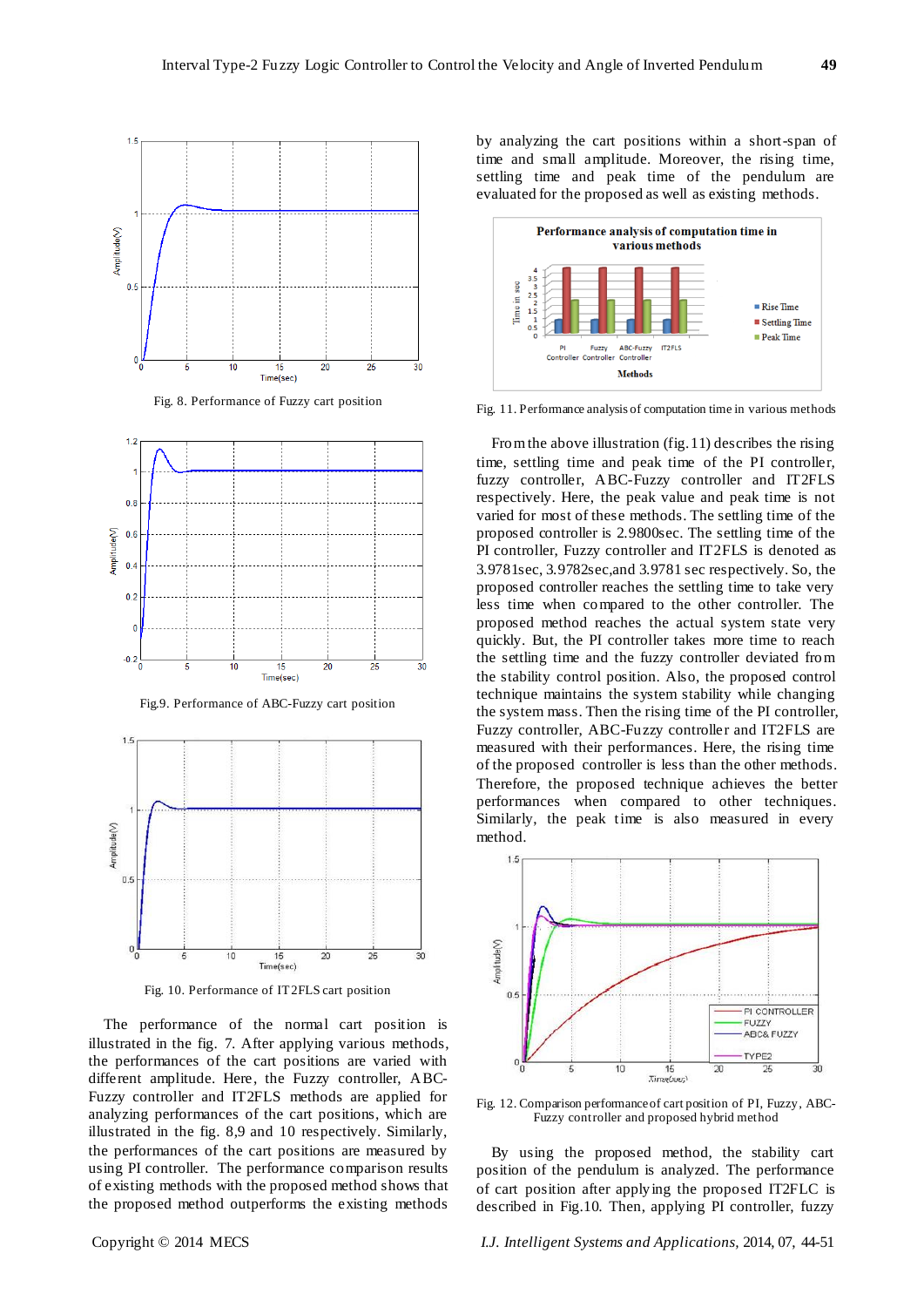controller and ABC-Fuzzy controller, the stability performance of cart position is analyzed. The performance of proposed IT2FLC control approach is compared with PI controller, fuzzy controller andABC-Fuzzy controller. The comparison performance of cart position is illustrated in Fig.12. From the above illustrations, the proposed controller (IT2FLS) is the effective method for controlling the angle and the velocity deviation of the pendulum compared with the other methods. Therefore, the stability of the cart position is steadily preserved in the proposed method with compared to the PI controller, fuzzy controller andABC-Fuzzy controller.

#### V. CONCLUSION

In the paper, a IT2FLC was proposed for controlling the angle and velocity of the inverted pendulum. The proposed technique was implemented in the MATLAB/Simulink platform. Then, the performance of the proposed controller was compared with PI controller, fuzzy controller, and ABC-Fuzzy controller. The settling time, rising time and peak time of the proposed controller and other methods were determined. The comparative analysis shows the proposed controller effectively control the change of angle and velocity of pendulum. So, the steady state stability of the cart position of the pendulum is maintained better than PI controller, fuzzy controller and ABC-Fuzzy controller

#### **REFERENCES**

- [1] Arslan ZIA, Fahim G. Awan and Hasan. A. Nasir, "Implementation and Real-time Tuning of PID Control for Inverted Pendulum System with Time Delay - A Practical Approach", In proceedings of 9th international conference on computing, communications and control technologies, Orlando, Florida, USA, 2011.
- [2] ShubhobrataRudra and Ranjit Kumar Barai, "Robust Adaptive Backstepping Control of Inverted Pendulum on Cart System", International Journal of Control and Automation, Vol. 5, No. 1, March 2012.
- [3] A.Tahir and J.Yasin,"Implementation Of Inverted Pendulum Control, Plunks On Miscellaneous Tactics", International Journal of Electrical & Computer Sciences, Vol.12, No.4, 2012.
- [4] I. Hassanzadeh, A. Nejadfardand M . Z adi, "A Multi variable Adaptive Control Approach for Stabilization o f a Cart-Type Double Inverted Pendulum", Hindawi publishing Corporation Mathematical Problems in Engineering, 2011.
- [5] WaelBenrejeb and Olfaboubaker, "FPGA modeling and real-time embedded control design via LAVIEW software: application for swinging-up a pendulum", International Journal on smart sensing and intelligent systems, Vol. 5, No. 3, September 2012.
- [6] Mohan Akole and BarjeevTyagi, "Design Of Fuzzy Logic Controller For Nonlinear Model Of Inverted Pendulum-Cart System", In Proceedings Of 32nd National Systems Conference, NSC , December 2008.
- [7] Yuan Shaoqiang, Liu Zhong and Li Xingshan, "Modeling and Simulation of Robot Based on Matlab/SimMechanics",

In Proceedings of the  $27<sup>th</sup>$  Chinese Control Conference, July 2008.

- [8] Tung-Kuan Liu, Chiu-Hung Chen, Zu-Shu Li and Jyh-Horng Chou, "Method of Inequalities-based Multi objective Genetic Algorithm for Optimizing a Cart-doublependulum System", International Journal of Automation and Computing, Vol. 6(1), pp. 29-37, February 2009.
- [9] Wei Zhong and Helmut Rock, "Energy and Passivity Based Control of the Double Inverted Pendulum on a Cart", In Proceedings of IEEE International Conference on Control Applications , Mexico city, sep , 2001.
- [10] JianqiangYia, NaoyoshiYubazakib,and Kaoru Hirotac, "Anew fuzzy controller for stabilization of parallel-type double inverted pendulum system", International Journal on Fuzzy Sets and Systems,Vol.126, Issue 1, pp.105-119, February 2002.
- [11] K.J. AsstroKm and K. Furuta, "Swinging up a pendulum by energy control", International Journal of Automatica, Vol. 36, pp.287- 295, 2000.
- [12] I. Hassanzadeh, A. Nejadfardand M . Z adi, "A Multi variable Adaptive Control Approach for Stabilization o f a Cart-Type Double Inverted Pendulum", Hindawi publishing Corporation Mathematical Problems in Engineering, 2011.
- [13] Thamer Ali Albahkali ," An Impulse-Momentum Approach to Swing-Up Control of Double Inverted Pendulum on a Cart", World Academy of Science, Engineering and Technology, vol. 54, 2011.
- [14] Mingcong Deng, Akira Inoue and Masaaki Kosugi," Swing-Up Control Of A Cart-Type Single Inverted Pendulum With Parasitic Dynamics", International Journal of Innovative Computing, Information and Control, Vol.3, No.6, pp. 1501-1510, December 2007.
- [15] RagnarEide, Per Magne Egelid, Alexander Stamsø and Hamid Reza Karimi, "LQG Control Design for Balancing an Inverted Pendulum Mobile Robot", Journal of Intelligent Control and Automation , Vol.2, No.2, pp.160- 166, 2011.
- [16] F. Chetouane , Member, Iaeng, S. Darenfed, and P. K. Singh, "Fuzzy Control of a Gyroscopic Inverted Pendulum", Journal of International Association of Engineers, 2010.
- [17] A.Tahir and J.Yasin,"Implementation Of Inverted Pendulum Control, Plunks On Miscellaneous Tactics", International Journal of Electrical & Computer Sciences, Vol.12, No.4, 2012.
- [18] HenrikNiemann and JesperKildegaardPoulsen, "Analysis and Design of Controllers for a Double Inverted Pendulum", In Proceedings of the American Control Conference Denver, Colorado, June 2003.
- [19] D. Guida, F. Nilvetti and C.M. Pappalardo, "Dry friction of bearings on dynamics and control of an inverted pendulum", Journal of Achievements in Materials and Manufacturing Engineering, Vol. 38, Issue 1, January 2010.
- [20] Sandeep Kumar Yadav, Sachin Sharma and Narinder Singh, "Optimal Control of Double Inverted Pendulum Using LQR Controller" ,International Journal of Advanced Research in Computer Science and Software Engineering, Vol.2, Issue 2, pp. 189-192, February 2012.
- [21] Mustafa Demirci, "Design Of Feedback Controllers For Linear System With Applications To Control Of A Double-Inverted Pendulum", International Journal of Computational Cognition, Volume 2, Number 4, Pages 65–84, December 2004.
- [22] V. Casanova, J. Salt, R. Piza and A. Cuenca, "Controlling the Double Rotary Inverted Pendulum with Multiple